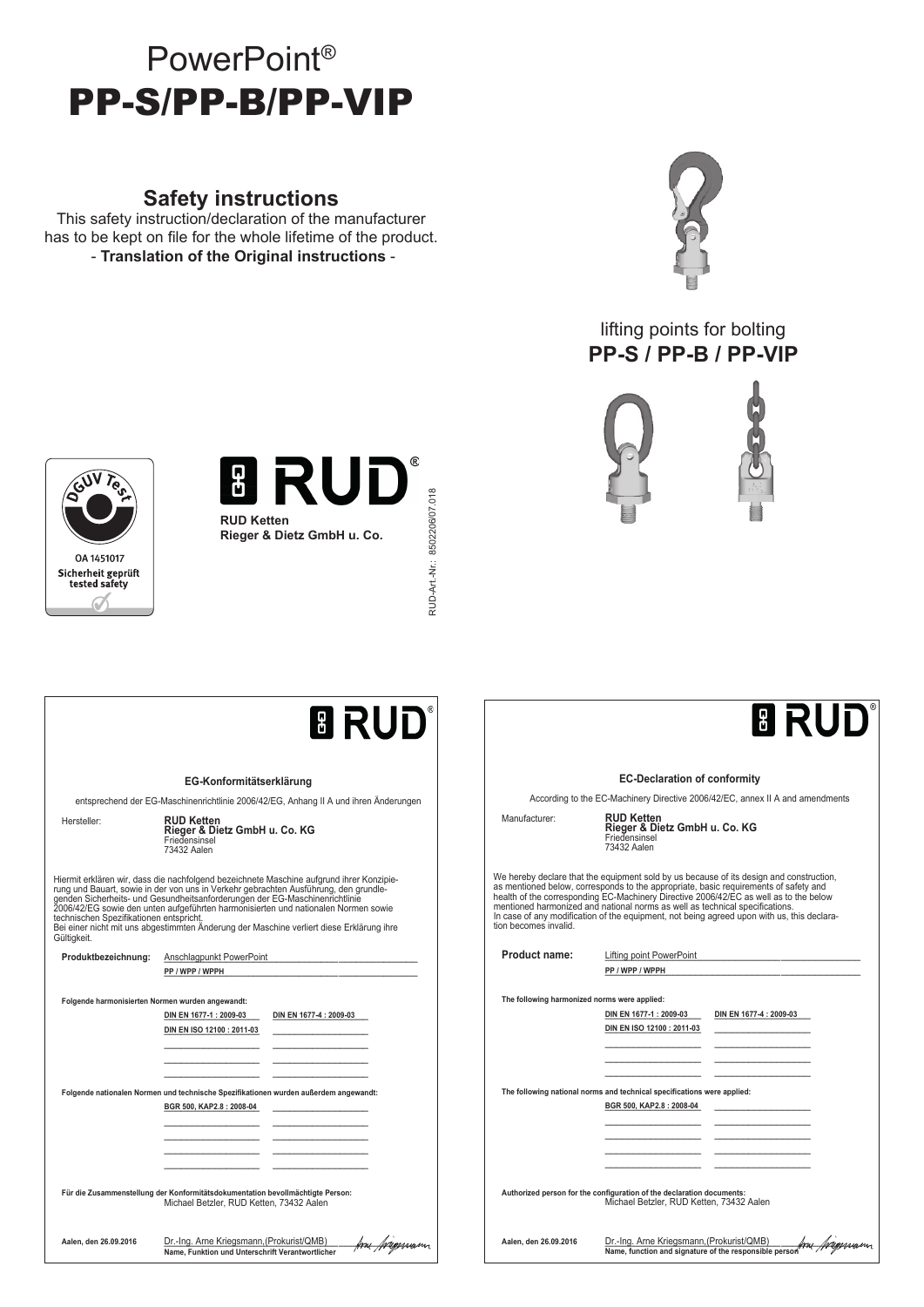### **User Instruction**

RUD PowerPoint® are available in the following versions: PP-S: the standard version

PP-B: the lifting ring version for hook assemblies PP-VIP: the direct chain connection



#### **Attention: Other combinations with non RUD components and chains are dangerous! These are not permitted and RUD will not accept any warranty.**

1. Reference should be made to German Standards accord. DGUV 100- 500 or other country specific statutory regulations and inspections are to be carried out by competent persons only.

2. Before installation and every use, inspect visually RUD lifting points, paying particular attention to any evidence of corrosion, wear, weld cracks and deformations. Please ensure compatibility of bolt thread and tapped hole.

3. The material construction to which the lifting point will be attached should be of adequate strength to withstand forces during lifting without deformation. The German testing authoritiy BG, recommends the following minimum for the bolt lengths:

- 1 x M in steel (min. quality S235JR [1.0037])
- 1.25 x M in cast iron (e.g. GG25)
- 2 x M in aluminium
- 2,5 x M in aluminium-magnesium alloys

 $(M = thread \emptyset. e.a. M 20)$ 

When lifting light metals, nonferrous metals and gray cast iron the thread has to be chosen in such a way that the WLL of the thread corresponds to the requirements of the corresponding base material.

4. The lifting points must be positioned to the load in such a way that movements are avoided during lifting.

a.) For single leg lifts, the lifting point should be vertically above the centre of gravity of the load.

b.) For two leg lifts, the lifting points must be equidistant to/or above the centre of gravity of the load.

c.) For three and four leg lifts, the lifting points should be arranged symmetrical around the centre of gravity, in the same plane if possible.

5. Load symmetry:

The required WLL of the individual RUD lifting point are calculated using the following formula and are based on symmetrical loading:

| n x cos |
|---------|

WLL = working load limit / capacity of each lifting point<br>  $G =$  load weight (kg)  $G = load weight (kg)$ <br>  $n = number of load b$  $n = number of load bearing legs$ <br> $R = angle of inclination of the chi$  $=$  angle of inclination of the chain to the vertical

The calculation of the load bearing legs is a s follows:

|                            | symmetrical | unsymmetrical |
|----------------------------|-------------|---------------|
| Two leg                    |             |               |
| Three/four leg             |             |               |
| $(a)$ so refer to table 1) |             |               |

(also refer to table 1)

6. A plane bolt-on surface (with a minimum ØD) with a perpendicular machined thread hole must be given. The thread has to be machined acc. to DIN 76 (countersink max. 1.05xd)

Thread holes must be machined deep enough that the supporting area of the lifting point bears. Machine through holes up to DIN EN 20273-middle (Md, compare chart 2).

7. For single use it is sufficient to tighten by hand with a spanner, without using a bar. For a long term application the PowerPoint® should be tightened with torque according table 2 or 3 (+/- 10 %).

8. The RUD PowerPoint<sup>®</sup> versions are designed for turning and rotating of loads, however, **not for permanent rotations under load!**

9. All fittings connected to the PowerPoint<sup>®</sup>-versions should be free moving. Also the assembled components on the PowerPoint® must be free moveable and should not used over sharp corners.

When connecting and disconnecting the lifting means (wire ropes, chain slings, round slings) pinches and impacts should be avoided. Damage of the lifting means caused by sharp corners should be avoided as well.

Bevore lifting the hooks must be installed without twists in the direction of pull. Ring/hook/chain of the adjusted PP can be pivot by 230° (Pic. 2).

To guarantee the WLL and the function (compare table 1), the inclination angle of the ring/hook/chain must not exceed 25° when lifting point is attached from the side (compare Pic. 3).

### **ATTENTION**



*Ring/hook/chain resp. the attached lifting mean must be free moveable in the PP and must neither have support at the load edge nor at the bottom part of the PP.*  Max. neg. angle

Pic. 2: Pivoting area of PP-S/PP-B/PP-VIP

Pic. 3: Max. inclination angle of 25°, PP-S/PP-B/PP-VIP

Prohibited area

10. To prevent unintended dismounting through shock loading, rotation or vibrations thread locking devices are recommended. Therefore different locking systems are possible. Liquid locking fluid such as Loctite (respect manufacturer specifications) or form closed versions such as hex castel nut, counter nut, etc.

For lifting points which remains on the construction we basically recommend to secure with liquid locking device and tighten with torque.

11. Effect of temperature:

Due to the greasing we recommend to use PowerPoint®-versions not in overheated areas. If this cannot be avoided please take the reduced WLL into consideration:

-40° up to 200°C no reduction<br>200° up to 300°C minus 10 % 200° up to 300°C minus 10 % (392°F up to 572°F)  $(572°F$  up to  $752°F)$ Temperatures above 400°C (752°F) are not allowed.

The special fluorescent pink powder coating of the fittings permanently changes its colour during the use in higher temperatures areas. A deep black colour indicates the use beyond 400°C. A continued use will then be forbidden.

12. RUD lifting points must not be used under chemical influences such as acids, alkaline solutions and vapours e.g. in pickling baths or hot dip galvanising plants. If this cannot avoided, please contact the manufacturer indicating the concentration, period of penetration and temperature of use.

13. The position where the lifting points should be attached should be clearly marked with colour.

14. If the lifting points are used **exclusively** for lashing the value of the working load limit can be doubled: LC = 2 x WLL

15. The PowerPoint® versions are available with different thread lengths (refer to separat Safety instrucion So-PP). The assembly of components must only be carried out by RUD or by authorised specialists. For the user it is forbidden to disassemble the ball bearing.

16. After fitting, an annual inspection or sooner if conditions dictate should be undertaken by a competent person examining the continued suitability. Also after damage and special occurrences.

17. The RUD PowerPoint must not be loaded with the Manufacturing Proof Force MPF (2.5 x WLL). Should at the production of lifting means or similar products, a singular proof loading be necessary, please ask RUD in advance.

#### **Inspection criteria regarding paragraghs 2 and 16:**

- Ensure correct bolt size, quality and length<br>• Ensure compatibility of bolt thread and
- Ensure compatibility of bolt thread and tapped hole control of the torque
- The lifting point should be complete
- The WLL, thread size, batch code and manufacturers stamping should be clearly visible on the lifting point.
- Deformations of the components parts such as body, fittings and thread.
- Mechanical damages such as notches, especially in high stress areas.
- Wear should be not more than 10 % of cross sectional diameter.
- Evidence of corrosion.
- <b>Damage</b> to the bolt and/or thread <math display="inline">\bullet</math> The upper fork head part of the <math display="inline">\bullet</math>
- The upper fork head part of the PowerPoint®-versions must rotate smoothly
- The PowerPoint<sup>®</sup>-versions should only be used within the nom WLL (see RUD chart)
- The maximum gap between upper- and lower part of the PowerPoint® must not be exceeded: PP-..-0.63t up to PP-..2.5t max. 1.5 mm PP-..-4t up to PP-..8t max. 2.5 mm

**A non-adherence to this advice may result damages of persons and materials!**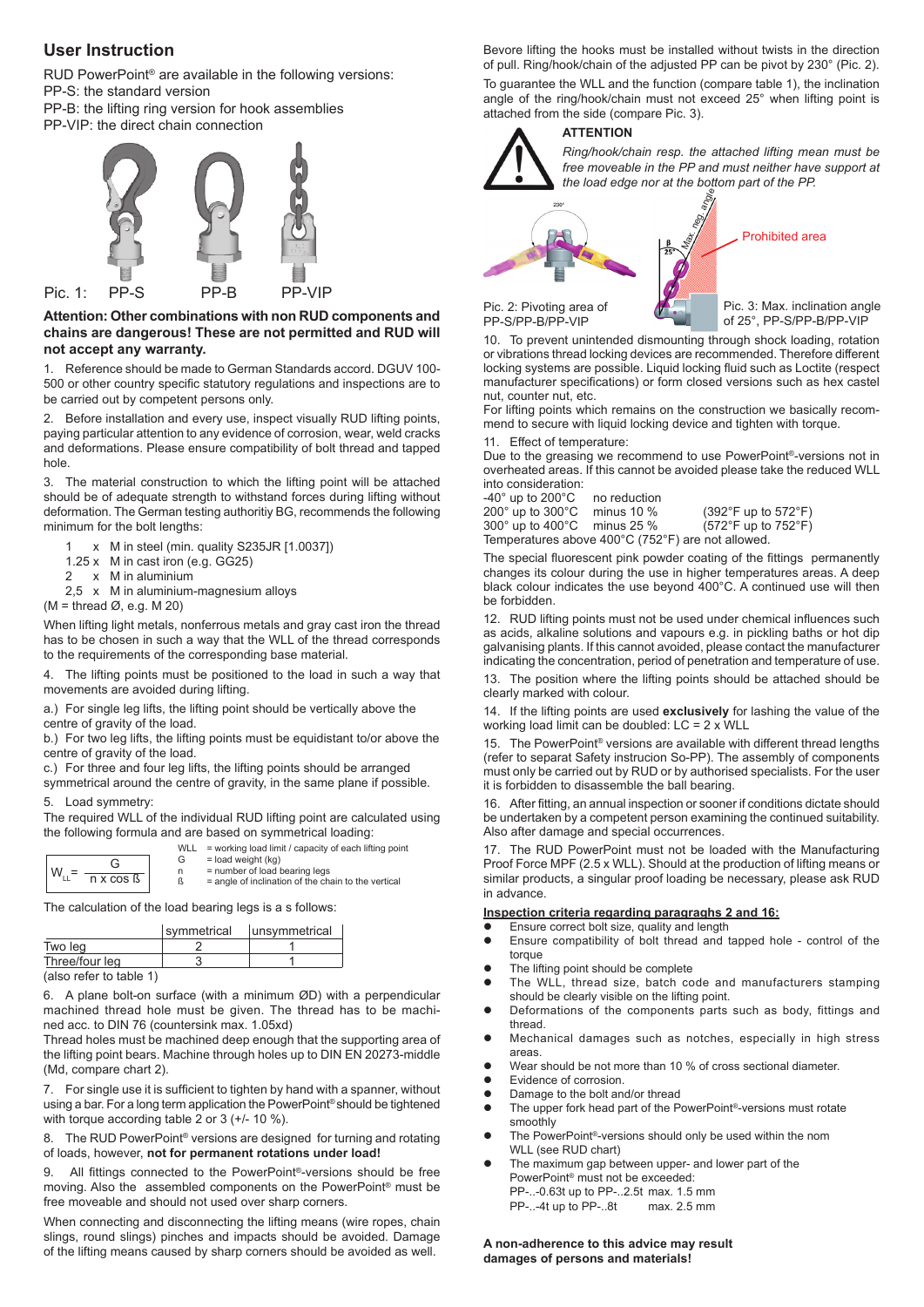| <b>Method of lift</b>                                              | $\overline{G}$        | $G^{\mathbf{h}}$                                                                                                                                                     | G                     | $G^{\bullet}$         |                                                                                              | G.                    | G.                   |                                           |                       |                       |
|--------------------------------------------------------------------|-----------------------|----------------------------------------------------------------------------------------------------------------------------------------------------------------------|-----------------------|-----------------------|----------------------------------------------------------------------------------------------|-----------------------|----------------------|-------------------------------------------|-----------------------|-----------------------|
| Lifting from the side                                              |                       | Attention, when lifting point is attached to the side<br>the max. inclination angle ß can only be 25° / resp.<br>until lifting means touches load (compare point 9)! |                       |                       | <b>B</b><br>್ನಿ<br>$\beta$ max. 25°                                                          |                       |                      | $\frac{\beta}{\beta}$<br>$\beta$ max. 25° |                       |                       |
| Number of legs                                                     | 1                     |                                                                                                                                                                      | 2                     | $\overline{2}$        | 2                                                                                            | 2                     | 2                    | 3 & 4                                     | 3 & 4                 | 3 & 4                 |
| Angle of inclination <ß                                            | $0^{\circ}$           | $90^\circ$                                                                                                                                                           | $0^{\circ}$           | $90^\circ$            | $0-45^\circ$                                                                                 | $45-60^\circ$         | unsymm.              | $0-45^\circ$                              | $45-60^\circ$         | unsymm.               |
| Factor                                                             | $\mathbf{1}$          | 1                                                                                                                                                                    | $\overline{2}$        | $\overline{2}$        | 1.4                                                                                          | 1                     |                      | 2.1                                       | 1.5                   | $\mathbf{1}$          |
| <b>Type</b>                                                        |                       |                                                                                                                                                                      |                       |                       | Max. weight of load >G< in metric tons for all PowerPoint types with different sling methods |                       |                      |                                           |                       |                       |
| PP-  - 0.63t - M12                                                 | 0.63t                 | 0.63t                                                                                                                                                                | 1.26t                 | 1.26t                 | 0.88t                                                                                        | 0.63t                 | 0.63t                | 1.32t                                     | 0.95t                 | 0.63t                 |
| PP-  - 1/2"-13UNC                                                  | $(1385$ lbs)          | $(1385$ lbs)                                                                                                                                                         | $(2770$ lbs)          | $(2770$ lbs)          | $(1940$ lbs)                                                                                 | $(1385$ lbs)          | $(1385$ lbs)         | (2900 lbs)                                | (2080 lbs)            | $(1385$ lbs)          |
| PP-B-1.0t-1 1/8"-<br>12UNF                                         | 1.0t<br>$(2200$ lbs)  | 1.0 t<br>(2200 lbs)                                                                                                                                                  | 2.0 t<br>$(4400$ lbs) | 2.0 t<br>$(4400$ lbs) | 1.4t<br>$(3080$ lbs)                                                                         | 1.0 t<br>$(2200$ lbs) | 1.0t<br>(2200 lbs)   | 2.1t<br>(4620 lbs)                        | 1.5t<br>$(3300$ lbs)  | 1.0 t<br>$(2200$ lbs) |
| PP-  - 1.5t - M16<br>PP-  - 5/8"-11UNC                             | 1.5t<br>$(3300$ lbs)  | 1.5t<br>$(3300$ lbs)                                                                                                                                                 | 3.0t<br>$(6600$ lbs)  | 3.0t<br>$(6600$ lbs)  | 2.1t<br>$(4620$ lbs)                                                                         | 1.5t<br>$(3300$ lbs)  | 1.5t<br>$(3300$ lbs) | 3.15t<br>$(6930$ lbs)                     | 2.25t<br>(4950 lbs)   | 1.5t<br>$(3300$ lbs)  |
| PP-  - 2.5t - M 20<br>PP-  - 3/4"-10UNC<br><b>PP-  - 7/8"-9UNC</b> | 2.5t<br>$(5500$ lbs)  | 2.5t<br>$(5500$ lbs)                                                                                                                                                 | 5.0t<br>$(11000$ lbs) | 5.0t<br>$(11000$ lbs) | 3.5t<br>(7700 lbs)                                                                           | 2.5t<br>$(5500$ lbs)  | 2.5t<br>$(5500$ lbs) | 5.25t<br>(11550 lbs)                      | 3.75t<br>$(8250$ lbs) | 2.5t<br>$(5500$ lbs)  |
| PP-  - 4t - M 24<br><b>PP-  - 1"-8UNC</b>                          | 4.0 t<br>(8800 lbs)   | 4.0 t<br>(8800 lbs)                                                                                                                                                  | 8.0 t<br>(17600 lbs)  | 8.0t<br>(17600 lbs)   | 5.6t<br>$(12320$ lbs)                                                                        | 4.0 t<br>(8800 lbs)   | 4.0 t<br>(8800 lbs)  | 8.4t<br>(18480 lbs)                       | 6.0 t<br>(13200 lbs)  | 4.0 t<br>(8800 lbs)   |
|                                                                    |                       |                                                                                                                                                                      |                       |                       |                                                                                              |                       |                      |                                           |                       |                       |
| PP-  - 5t - M 30<br>PP-  - 1 1/4"-7UNC                             | 6.7t<br>(14750 lbs)   | 5.0t<br>(11000 lbs)                                                                                                                                                  | 13.4t<br>(29500 lbs)  | 10.0t<br>(22000 lbs)  | 7.0 t<br>(15400 lbs)                                                                         | 5.0t<br>(11000 lbs)   | 5.0t<br>(11000 lbs)  | 10.5t<br>(23100 lbs)                      | 7.5t<br>(16500 lbs)   | 5.0t<br>$(11000$ lbs) |
| PP--8t - M 36<br>PP--1 1/2"-6UNC                                   | 10.0 t<br>(22000 lbs) | 8.0t<br>(17600 lbs)                                                                                                                                                  | 20.0 t<br>(44000 lbs) | 16.0t<br>(35200 lbs)  | 11.2t<br>(24620 lbs)                                                                         | 8.0t<br>(17600 lbs)   | 8.0t<br>(17600 lbs)  | 16.8t<br>(36960 lbs)                      | 12.0t<br>(26400 lbs)  | 8.0t<br>$(17600$ lbs) |

Table 1

| PP-S                                                                                                                                            | PP-VIP<br>PP-B                          |                                              |                                      |                                                            |                                   |                                  |                                  |                                                              |                                  |                                      |                                        |                                           |                                                              |                                                                                                    |
|-------------------------------------------------------------------------------------------------------------------------------------------------|-----------------------------------------|----------------------------------------------|--------------------------------------|------------------------------------------------------------|-----------------------------------|----------------------------------|----------------------------------|--------------------------------------------------------------|----------------------------------|--------------------------------------|----------------------------------------|-------------------------------------------|--------------------------------------------------------------|----------------------------------------------------------------------------------------------------|
| 貪<br>Ö<br>LL.                                                                                                                                   |                                         |                                              | ₿<br>J.                              |                                                            |                                   |                                  |                                  |                                                              |                                  |                                      | Only for original VIP's chain          |                                           |                                                              |                                                                                                    |
| IмI<br>D                                                                                                                                        |                                         |                                              |                                      |                                                            |                                   |                                  | r.<br>$\mathbb{D}$               |                                                              |                                  |                                      |                                        |                                           | М.<br>D                                                      |                                                                                                    |
| and Vario lengths variants<br><b>Type</b>                                                                                                       | Tragf.<br><b>WLL</b><br>(t)             | $\overline{A}$                               | B                                    | $\mathsf{C}$                                               | D                                 | E                                | F<br>Standard                    | G                                                            | M                                | Md                                   | $\top$                                 | weight<br>(kg)                            | torque                                                       | Ref-no.<br>(Standard)                                                                              |
| PP-S-0.63t-M12<br>PP-S-1.5t-M16<br>PP-S-2.5t-M20<br><b>PP-S-4t-M24</b><br><b>PP-S-5t-M30</b><br><b>PP-S-8t-M36</b>                              | 0.63<br>1.5<br>2.5<br>4.0<br>5.0<br>8.0 | 13<br>20<br>28<br>36<br>37<br>49             | 75<br>97<br>126<br>150<br>174<br>208 | 18<br>25<br>30<br>35<br>40<br>48                           | 40<br>46<br>61<br>78<br>95<br>100 | 36<br>41<br>55<br>70<br>85<br>90 | 18<br>24<br>30<br>36<br>45<br>54 | 41<br>50<br>61<br>77<br>93<br>102                            | 12<br>16<br>20<br>24<br>30<br>36 | 13.5<br>17.5<br>22<br>26<br>33<br>39 | 116<br>147<br>187<br>227<br>267<br>310 | 0.4<br>1.0<br>1.7<br>3.5<br>7.2<br>9.2    | <b>10 Nm</b><br>30 Nm<br>70 Nm<br>150 Nm<br>225 Nm<br>410 Nm | 7990719<br>7989719<br>7989075<br>7989076<br>7989720<br>7989077                                     |
| PP-B-0.63t-M12<br>PP-B-1.5t-M16<br><b>PP-B-2.5t-M20</b><br><b>PP-B-4t-M24</b><br>PP-B-5t-M30<br><b>PP-B-8t-M36</b>                              | 0.63<br>1.5<br>2.5<br>4.0<br>5.0<br>8.0 | $\overline{9}$<br>11<br>13<br>16<br>19<br>24 | 65<br>65<br>74<br>95<br>130<br>140   | 35<br>35<br>40<br>45<br>60<br>65                           | 40<br>46<br>61<br>78<br>95<br>100 | 36<br>41<br>55<br>70<br>85<br>90 | 18<br>24<br>30<br>36<br>45<br>54 | 41<br>50<br>61<br>77<br>93<br>102                            | 12<br>16<br>20<br>24<br>30<br>36 | 13.5<br>17.5<br>22<br>26<br>33<br>39 | 106<br>115<br>135<br>172<br>223<br>242 | 0.35<br>0.6<br>1.1<br>2.4<br>5.2<br>6.3   | <b>10 Nm</b><br>30 Nm<br>70 Nm<br>150 Nm<br>225 Nm<br>410 Nm | 7989522<br>7989523<br>7989081<br>7989082<br>7989524<br>7989083                                     |
| PP-VIP-0.63t-M12<br><b>PP-VIP-1.5t-M16</b><br><b>PP-VIP-2.5t-M20</b><br><b>PP-VIP-4t-M24</b><br><b>PP-VIP-5t-M30</b><br>PP-VIP-8t-M36<br>able 2 | 0.63<br>1.5<br>2.5<br>4.0<br>5.0<br>8.0 | 4<br>6<br>8<br>10<br>13<br>16                |                                      | ÷,<br>$\overline{\phantom{a}}$<br>$\overline{\phantom{a}}$ | 40<br>46<br>61<br>78<br>95<br>100 | 36<br>41<br>55<br>70<br>85<br>90 | 18<br>24<br>30<br>36<br>45<br>54 | $\overline{a}$<br>$\overline{\phantom{a}}$<br>$\overline{a}$ | 12<br>16<br>20<br>24<br>30<br>36 | 13.5<br>17.5<br>22<br>26<br>33<br>39 | 41<br>50<br>61<br>77<br>93<br>102      | 0.25<br>0.45<br>0.95<br>2.2<br>3.5<br>5.2 | <b>10 Nm</b><br>30 Nm<br>70 Nm<br>150 Nm<br>225 Nm<br>410 Nm | 7989525<br>7989526<br>7989527<br>7989528<br>7989529<br>7989530<br>Subject to technical alterations |



Translation of the original instruction manual In case of doubts or missunderstandings, the German version of the document is decisive.